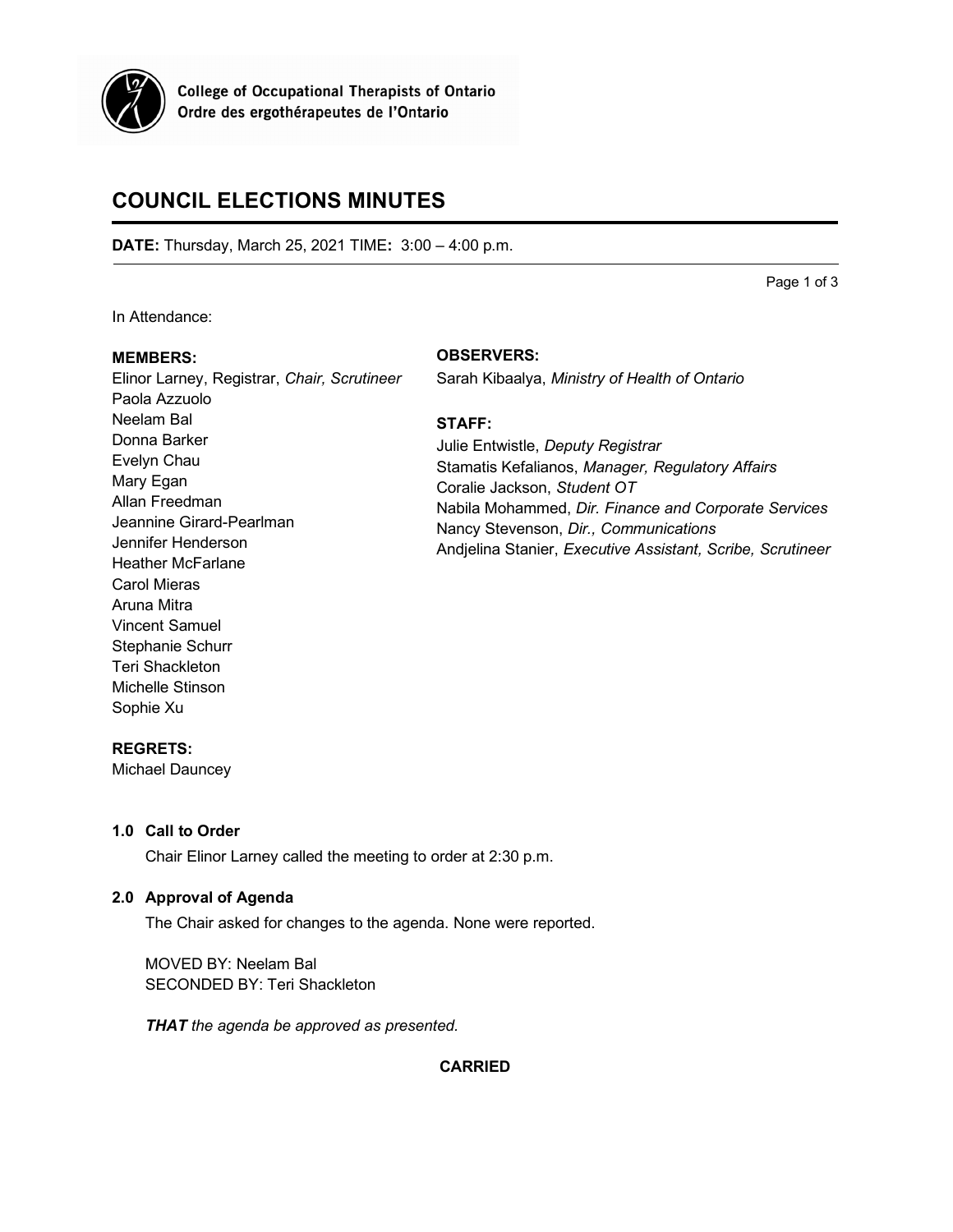## **3.0 Elections**

# **3.1 Election of Officers**

Chair Elinor Larney stated that according to the bylaws, the Executive Committee must be composed of two professional and two public members. The slate will be read prior to the vote for each position and additional nominations will be accepted from the floor. A call for nominations will be made three times before declaring the nominations closed for each position. She reminded Council that the final slate and statements of candidacy were provided to members for their review in advance of voting today. The Chair proceeded with the election as follows:

## **CHAIR**

Jennifer Henderson and Heather McFarlane were nominated for the position of Chair of the Board. Nominations from the floor were received for Stephanie Schurr, Vincent Samuel and Allan Freedman. Vincent Samuel and Allan Freedman declined their nominations. Heather McFarlane declined her nomination. The ballot was composed of Jennifer Henderson and Stephanie Schurr. No further nominations were received, and nominations were declared closed. Ballots were completed.

## *Jennifer Henderson was declared elected by majority of votes, as Chair.*

## **VICE-CHAIR**

Jennifer Henderson, Heather McFarlane, Aruna Mitra, Vincent Samuel, Stephanie Schurr and Teri Shackleton were nominated for the position of Vice-Chair of the Board. Jennifer Henderson's name was removed from the slate. Teri Shackleton declined her nomination. No further nominations were received, and nominations were declared closed. Ballots were completed. A majority was not declared. Aruna Mitra, with the lowest number of votes, was removed from the ballot. The remaining candidates were Heather McFarlane, Vincent Samuel and Stephanie Schurr. Ballots were completed. A majority was not declared. Heather McFarlane, with the lowest number of votes, was removed from the ballot. The ballot was composed of Vincent Samuel and Stephanie Schurr. Ballots were completed.

#### *Vincent Samuel was declared elected by majority of votes, as Vice-Chair.*

## **DIRECTOR (Ballot for Public Member)**

Jennifer Henderson, Heather McFarlane, Carol Mieras, Stephanie Schurr, Teri Shackleton, Vincent Samuel, Allan Freedman and Michael Dauncey were nominated for the position of Director. Jennifer Henderson and Vincent Samuel were removed from the ballot. Professional members, Heather McFarlane, Carol Mieras, Stephanie Schurr and Teri Shackleton were removed from the ballot. The ballot was composed of Public Members Allan Freedman and Michael Dauncey. No further nominations were received, and nominations were declared closed. Ballots were completed.

## *Allan Freedman was elected by majority of votes, as Director.*